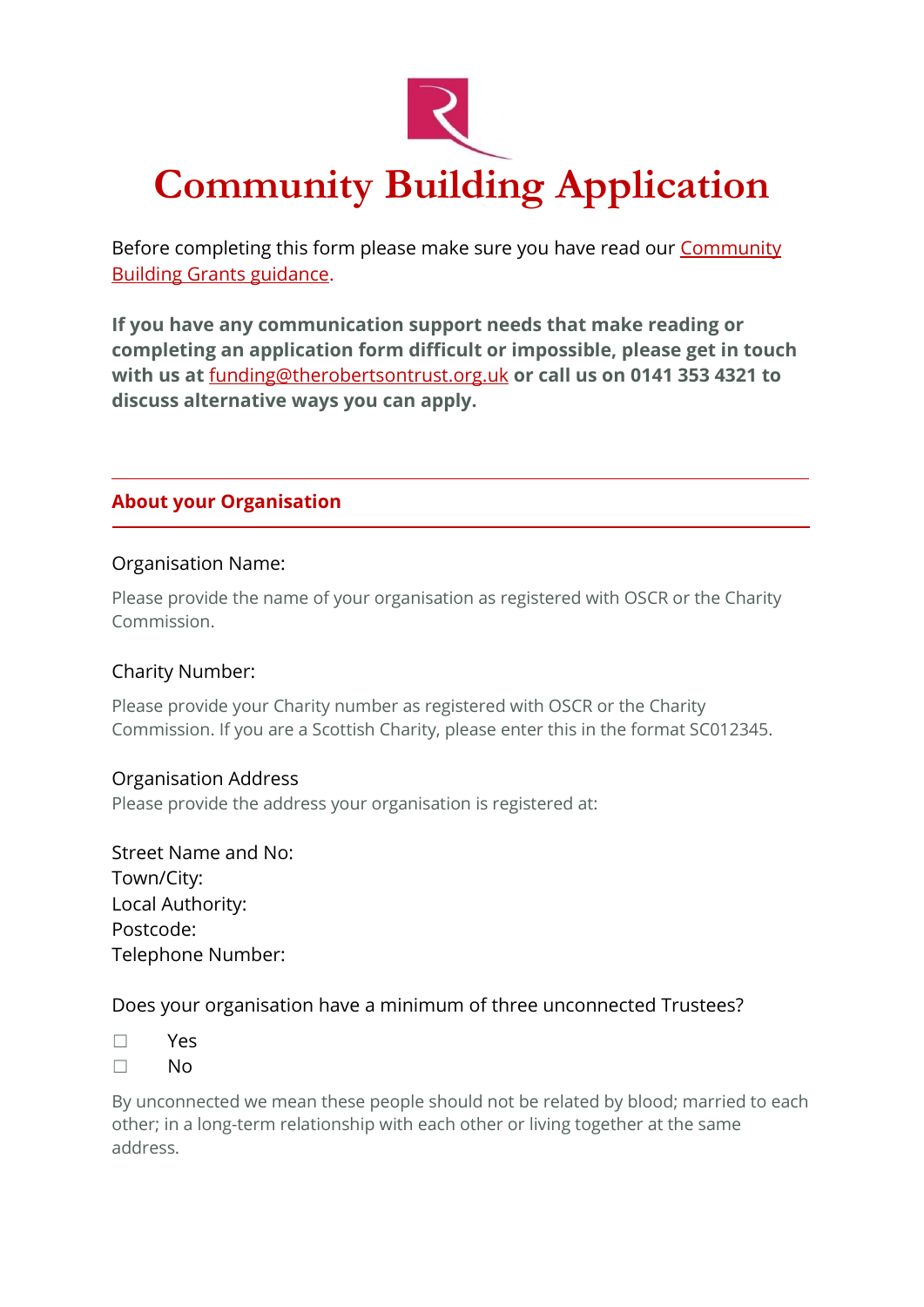**We consider it good practice for organisations to have at least three unconnected Trustees or members on its Board or Committee. If you do not have this, we cannot consider your application.**

**[OSCR](https://www.oscr.org.uk/media/3621/v10_guidance-and-good-practice-for-charity-trustees.pdf) and [SCVO](https://scvo.org.uk/support/running-your-organisation/governance) have some useful resources on good governance. Your local [Third Sector Interface](https://www.gov.scot/publications/third-sector-interfaces-contact-details/) may also be able to provide you with some guidance around this.**

Are any of your Trustees also paid members of staff?

| w<br>۰, |
|---------|
|---------|

☐ No

By paid members of staff, we mean Trustees who are employed by your organisation and receive a salary.

# **IF YES** – Please provide details below and tell us how your organisation manages this:

Please tell us their name(s), position within the organisation and their role on the board, e.g. Chair. Do you have a conflict of interest policy in place? Please also tell us about any plans to change your Board structure, for example if the post holder will be stepping down as a Trustee.

# If your work involves children, young people or vulnerable adults do you have a policy document which sets out how you will keep them safe?

If your work involves children, young people or vulnerable adults we need to know that you have policies in place to keep them safe. We might also ask to see these. If this doesn't apply to your work, please select N/A.

- ☐ Yes
- ☐ No
- $\Box$  N/A

**If your work involves children, young people or vulnerable adults we can only accept an application from you if you have a policy in place which sets out how you will keep them safe. You can find more information on safeguarding, including useful resources and guidance, on the [NSPCC](https://learning.nspcc.org.uk/safeguarding-checklist) and [Children 1](https://www.children1st.org.uk/help-for-families/safeguarders-panel/for-safeguarders/guidance-and-policy-documents)st websites.**

**Your local [Third Sector Interface](https://www.gov.scot/publications/third-sector-interfaces-contact-details/) may also be able to provide you with some guidance around this.**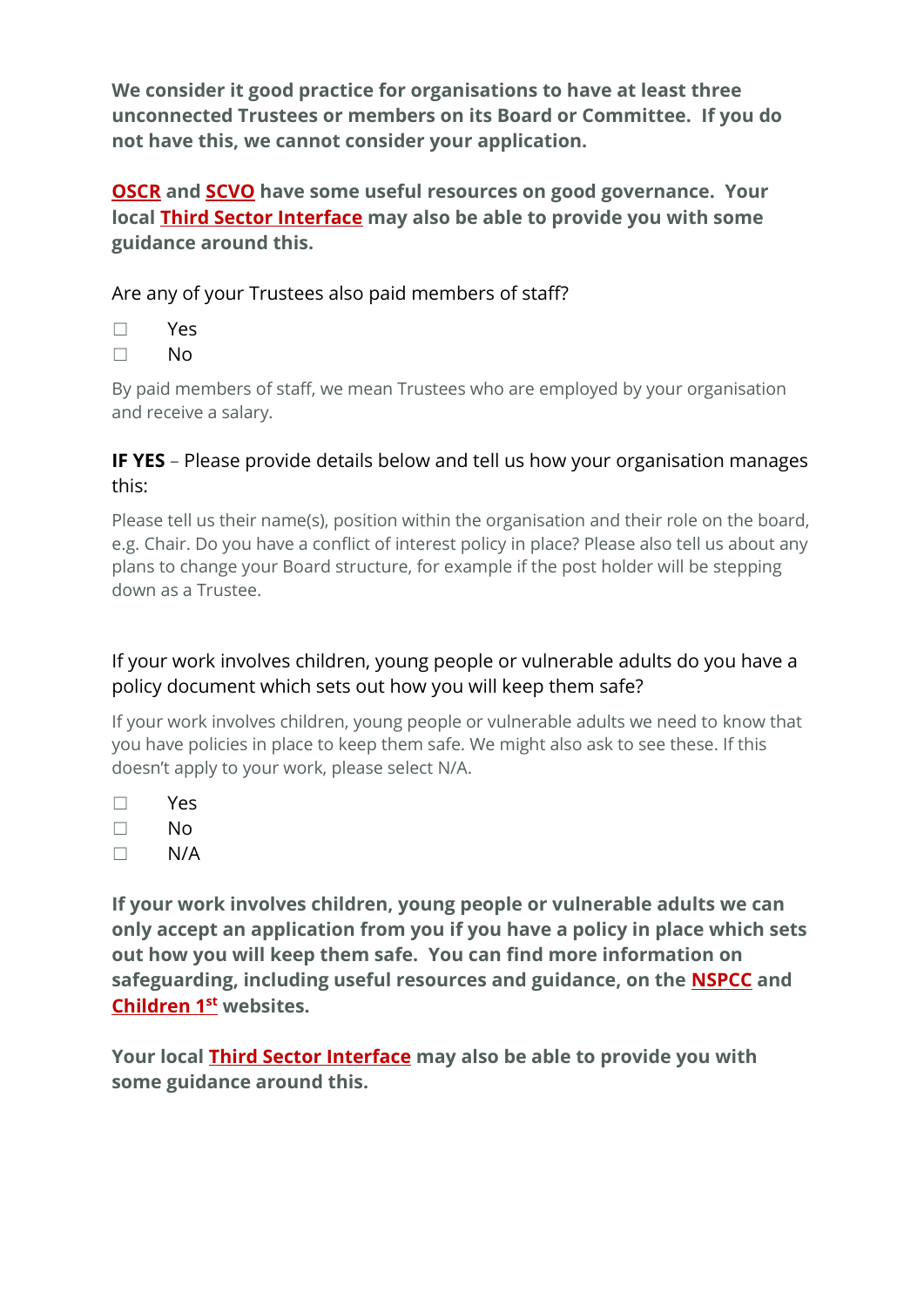Does your organisation have an Equality and Diversity Policy or policies that ensure everyone has access to the same opportunities and the same, fair treatment?

- ☐ Yes
- ☐ No

**We consider it good practice for organisations to recognise and promote equality and diversity, in all its forms, throughout their work. We can only accept applications from organisations who have written policies in place detailing how they will avoid discriminating against people. This includes how they create a safe and inclusive atmosphere, both within the workplace and for the people they support.**

**If you do not have a policy/policies in place, we cannot consider an application from you.**

**You can find more information about promoting equality and diversity within your organisation in the [Scottish Governance Code for the Third](https://goodgovernance.scot/governance-code/)  [Sector.](https://goodgovernance.scot/governance-code/) Your local [Third Sector Interface](https://www.gov.scot/publications/third-sector-interfaces-contact-details/) may also be able to provide some guidance around this.**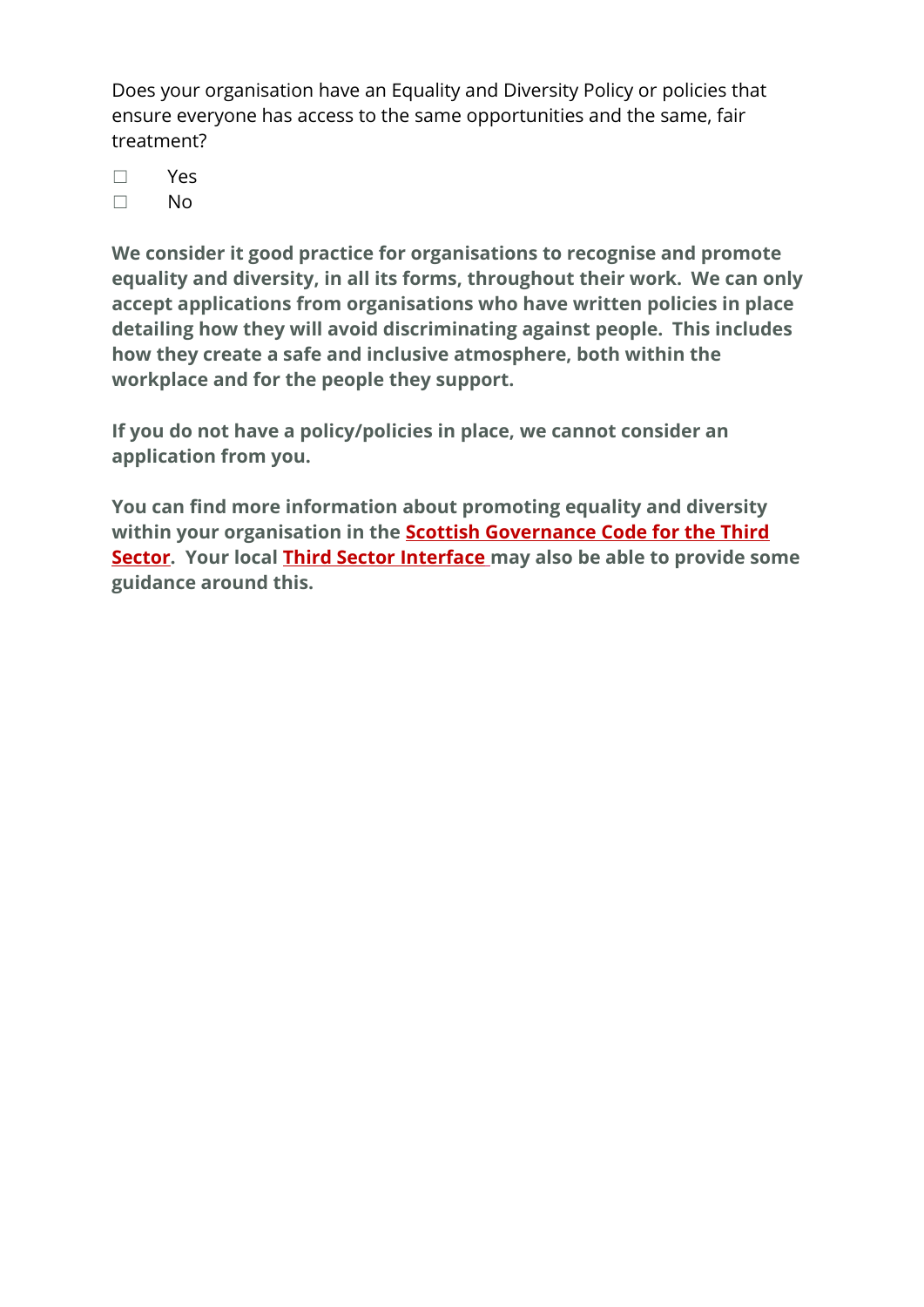### **About your work**

### What does your organisation do and who does it support?

Please tell us, in your own words, what your organisation does and who it supports. Are there any specific groups of people that you work with? It would be helpful if you can also give us an indication of the number of people supported directly in the past 12 months. Further information on this and the types of work we are looking to fund through our community building fund can be found in our guidance.

### Please tell us about the capital work you would like us to fund:

We can consider the capital costs of new community buildings or the upgrade/refurbishment of existing ones. These should be multi-purpose, open/accessible and primarily provide services for the entire community.

### How have you involved local people in the development of this work?

Tell us about any community consultation you've carried out and how you have involved local people in decision making. Please summarise your processes, timescales and the findings of local consultations.

# Please provide details of the range of services and activities that will be delivered from the community building:

Explain how your community building is multi-purpose by providing details of the services and activities you will provide or host. Please also list any partner organisations that deliver (or plan to deliver) services from the building.

# How will the community building, and the services and activities delivered within this, benefit the community?

Tell us about the needs of the people who will use the community building and how the services/activities within this will help to address the issues they face, in line with our funding themes. We want to support organisations which take a relational approach to their work, treating people as individuals and focusing on the key principles of fairness, dignity and respect. Please also explain here how this will be reflected in the services/activities delivered from the community building. Information on our three themes and what we look for in an application can be found in our guidance.

# How will the community building and its services complement other facilities/services in your area?

Please tell us about how you link in with and/or signpost to other services and community facilities in your area to ensure you meet the needs of your community and the people you support. An example of this might be working with a local citizens advice bureau to ensure everyone has access to advice and financial support.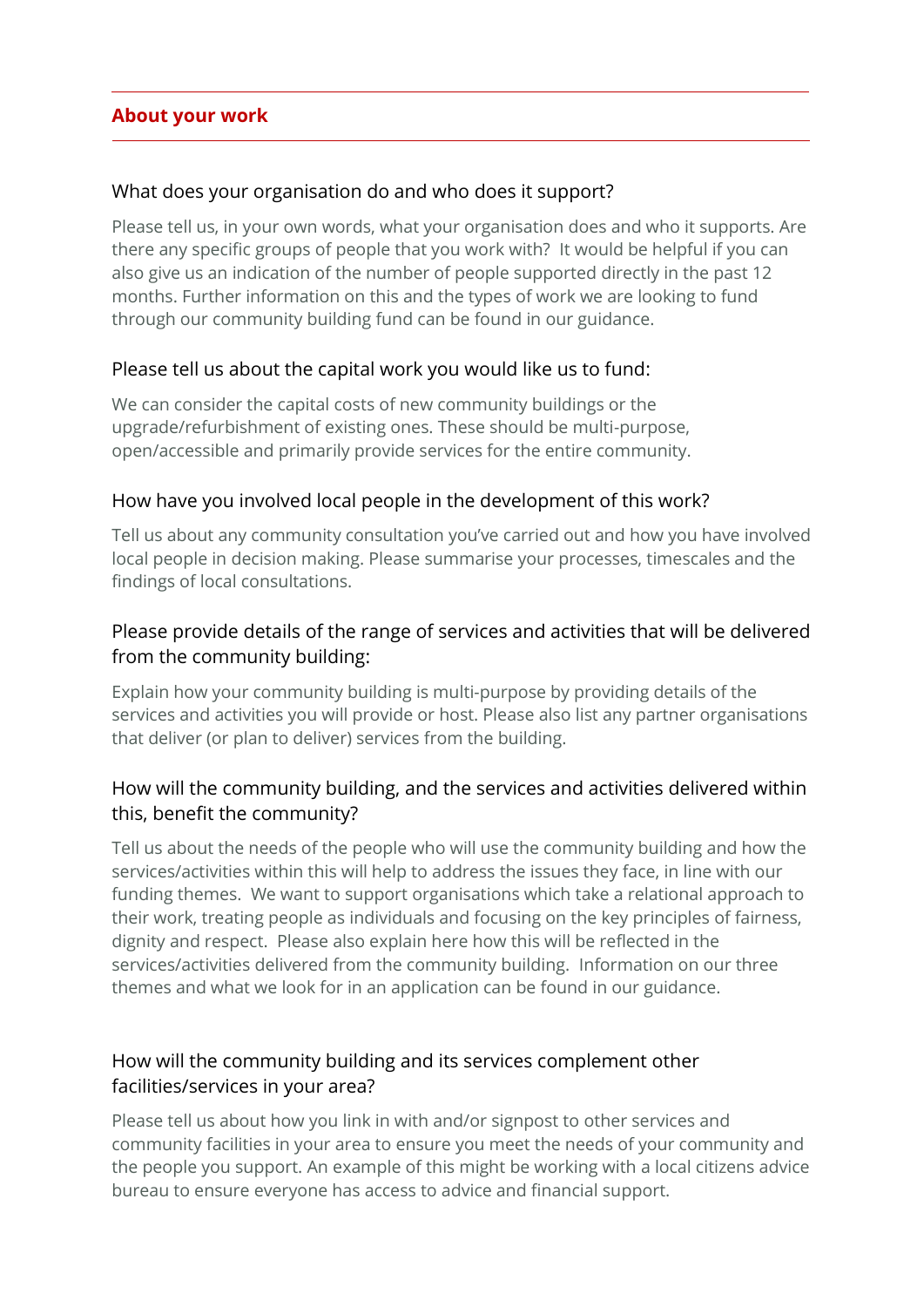### **About your request**

Do you own the building or land on which any new building is to be built?

- ☐ Yes
- ☐ No

### **IF NO** - please tell us who owns the building/land and the length of the lease you have on this.

If you do not own the building/land you must have lease of at least 10 years on this before we can consider your request for funding.

### Do you have planning permission for the proposed work?

- ☐ Yes
- ☐ No
- $\Box$  N/A

### **IF NO** - please tell us what stage you are at with this and when you expect permission to be granted

If we award you funding, this will be a condition of release if it is not in place at the point we make our decision.

### **Budget**

### Please provide a breakdown of the anticipated costs of the capital work in the table below.

For large requests, such as new builds or significant refurbishment work to existing buildings, please list costs within summary headings e.g. building structure, kitchen refurbishment, internal furnishings. The amount of funding we will consider is on a sliding scale based on the total costs of the work. Details of this can be found in our guidance [here.](https://www.therobertsontrust.org.uk/funding/community-building-grants-guidance)

#### **Alternatively, you can send us your own breakdown of costs document with your application.**

While we appreciate costs can change please note that the amount of any award we may make will be final and we are unlikely to consider requests to increase this later.

| Expenditure Item | <b>Expenditure Cost</b> |
|------------------|-------------------------|
|                  |                         |
|                  |                         |
|                  |                         |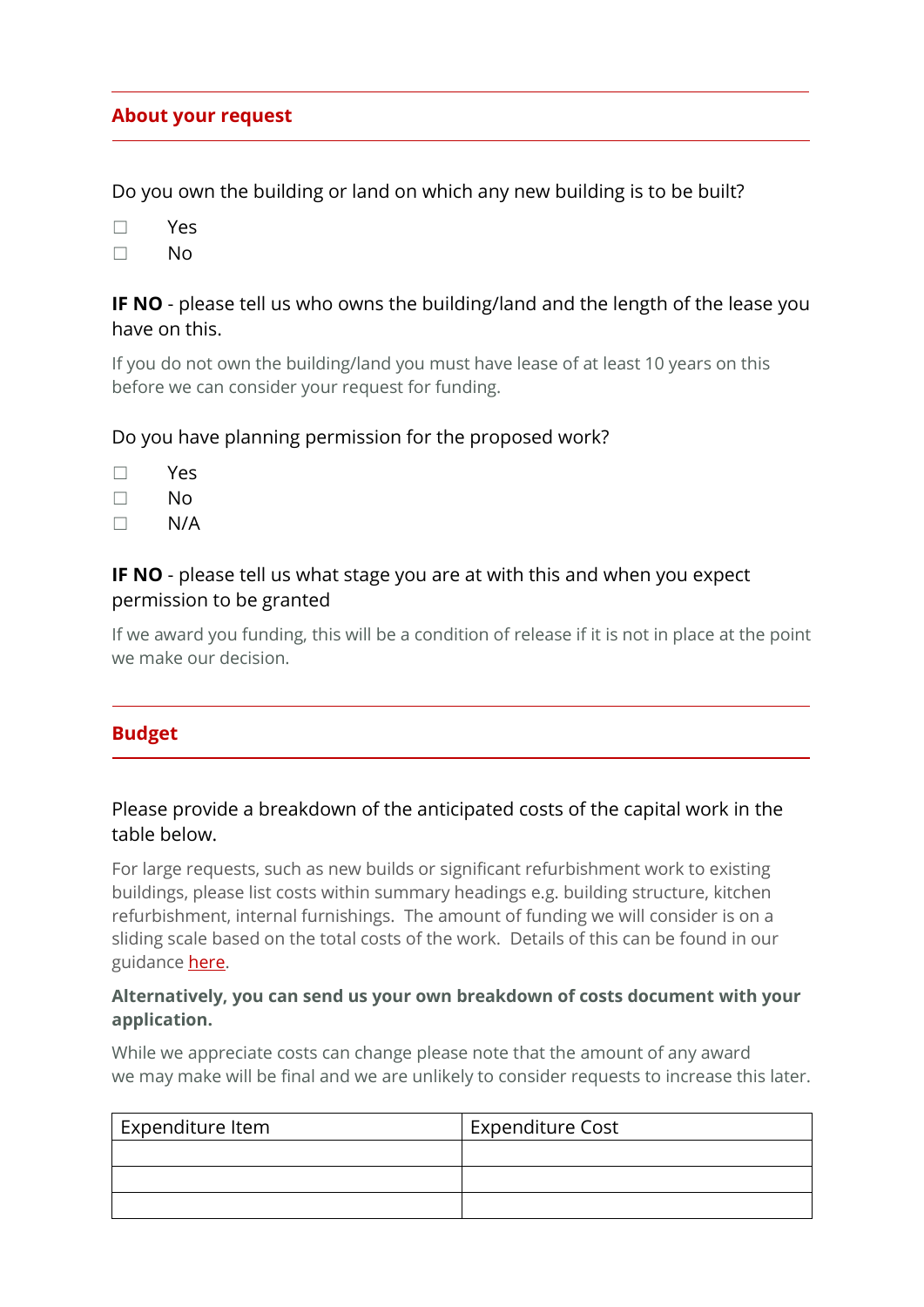# Please provide details of any income you have in place towards the costs of the work. Tell us who this is from and the amount.

Please only include income which has been committed or is in place, including details of any conditional awards.

| Source                             | Amount                                 |
|------------------------------------|----------------------------------------|
| Where is the funding secured from? | What is the amount of funding secured? |
|                                    |                                        |
|                                    |                                        |
|                                    |                                        |

Please provide details of any other possible income towards the costs of the work. This may be from applications you have made, or will be making, to other funders or other fundraising income.

Please indicate the source of this income, how much you anticipate and when you expect to receive a decision on any applications. If timescales are not known please put "unknown".

| Source                 | Amount          | Timescale for Decision |  |
|------------------------|-----------------|------------------------|--|
| Where is the potential | How much do you | When do you expect to  |  |
| income from?           | anticipate?     | receive this?          |  |
|                        |                 |                        |  |
|                        |                 |                        |  |
|                        |                 |                        |  |

Please provide details of how you anticipate the building will become financially sustainable.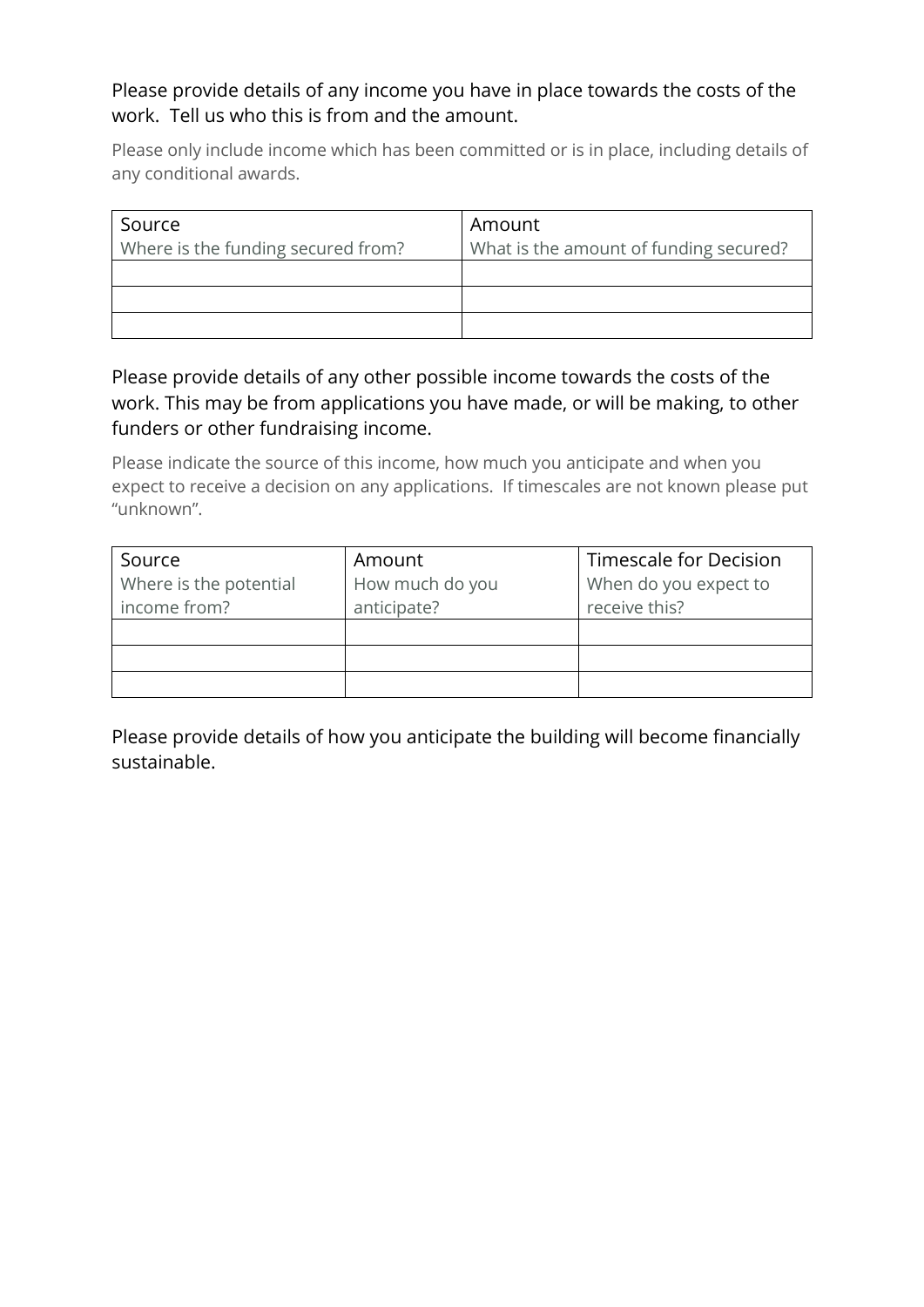# **Contact Details**

### **Organisation Contact**

This contact must be a Trustee and someone authorised to apply on behalf of the organisation. Their details will be used as a contact point for all automated emails from The Robertson Trust, including confirming receipt of the application and our final funding decision.

| First Name:                       |  |
|-----------------------------------|--|
| Last Name:                        |  |
| Position within the organisation: |  |
| Telephone:                        |  |
| Email:                            |  |

Does this contact have any communication needs we need to know about?

- ☐ Yes
- ☐ No

**IF YES** - Please tell us how we can support you during the assessment of your application

# **Application Contact**

This is the person we will contact with any queries about the application and who we expect to be the main point of contact throughout the assessment process. If there is a chance that they might not be available for an extended period during the 8-10 week assessment timeframe, you may wish to consider nominating another person.

Their details will be used as a contact point for all automated emails from The Robertson Trust, including confirming receipt of the application and our final funding decision.

This contact MUST be a different person to the Organisation contact noted previously.

First Name: Last Name: Position within the organisation: Telephone: Email: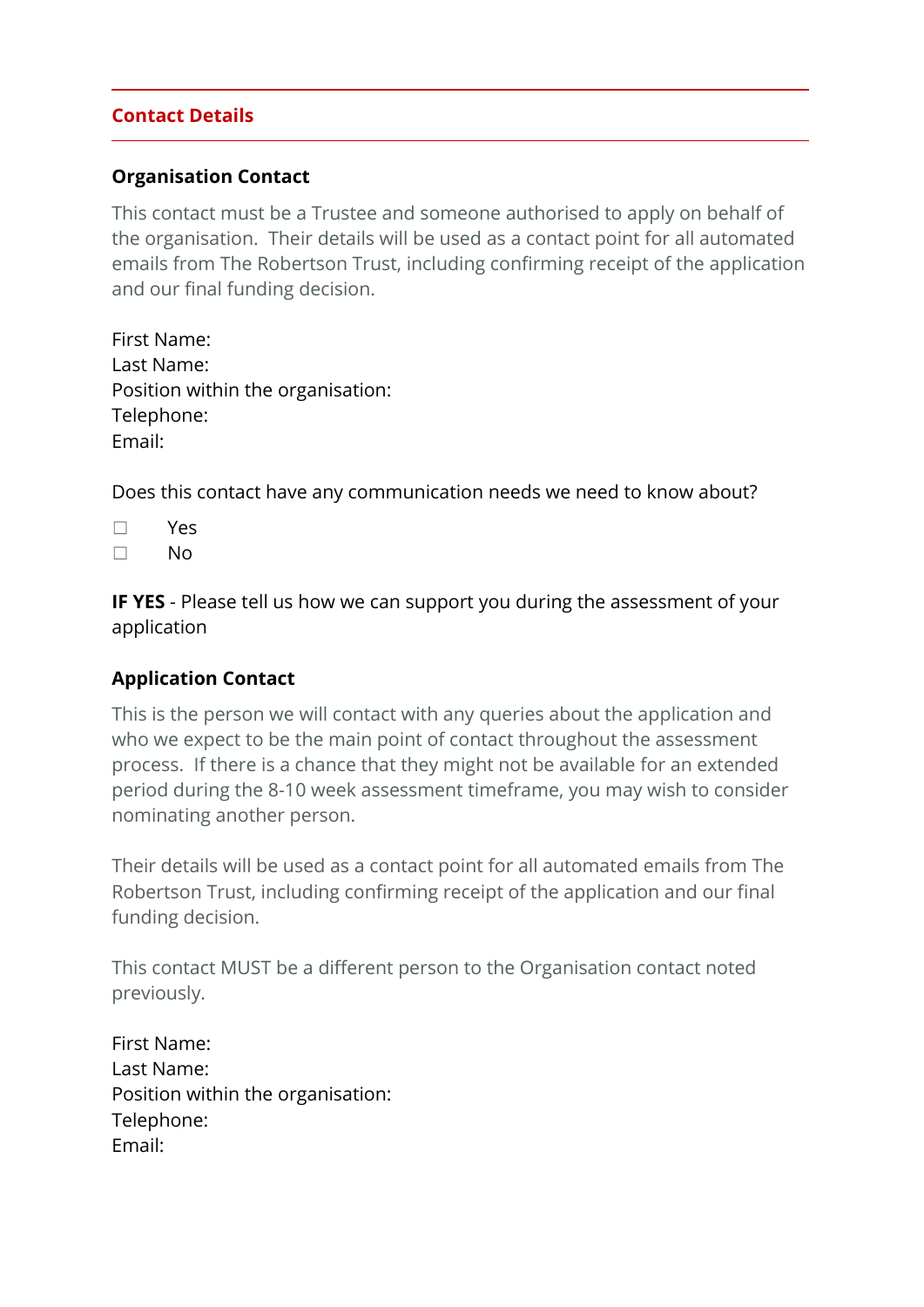Does this contact have any communication needs we need to know about?

☐ Yes

☐ No

**IF YES** - Please tell us how we can support you during the assessment of your application

### **Accounts**

### Do you have independently examined or audited Annual Accounts?

If you are a newly registered Charity and haven't yet produced Annual Accounts we can still consider your application and will ask you to provide details of an independent referee and a recent copy bank statement dated within 3 months. Please also send us a projection showing your organisation's expected income for its first year.

| ρ<br>u<br>᠆ |
|-------------|
|             |

☐ No

### **IF YES** - please provide a copy of your Accounts with this application.

If your accounts are more than 12 months old, please also provide a copy of your recent management accounts.

\_\_\_\_\_\_\_\_\_\_\_\_\_\_\_\_\_\_\_\_\_\_\_\_\_\_\_\_\_\_\_\_\_\_\_\_\_\_\_\_\_\_\_\_\_\_\_\_\_\_\_\_\_\_\_\_\_\_\_\_\_\_\_\_\_\_\_\_\_\_\_\_\_\_\_\_\_\_\_\_\_\_\_

# **IF NO** - please details of an Independent Referee below.

This should be someone who knows the work of your organisation but is not directly connected to it. This could be a local community worker, MSP or Councillor, teacher, health professional or someone from your local Third Sector Interface.

Having someone from your community vouch for your work lets us know that you are well linked in within your local community and are known to others.

*We may contact the independent referee as part of the assessment of your application or during the period of any funding we award. Please make sure you have permission to provide their details and that they are happy for us to contact them. We will store their details until any grant we award comes to an end.*

Forename: Surname: Organisation: Position within the organisation: Email: Telephone: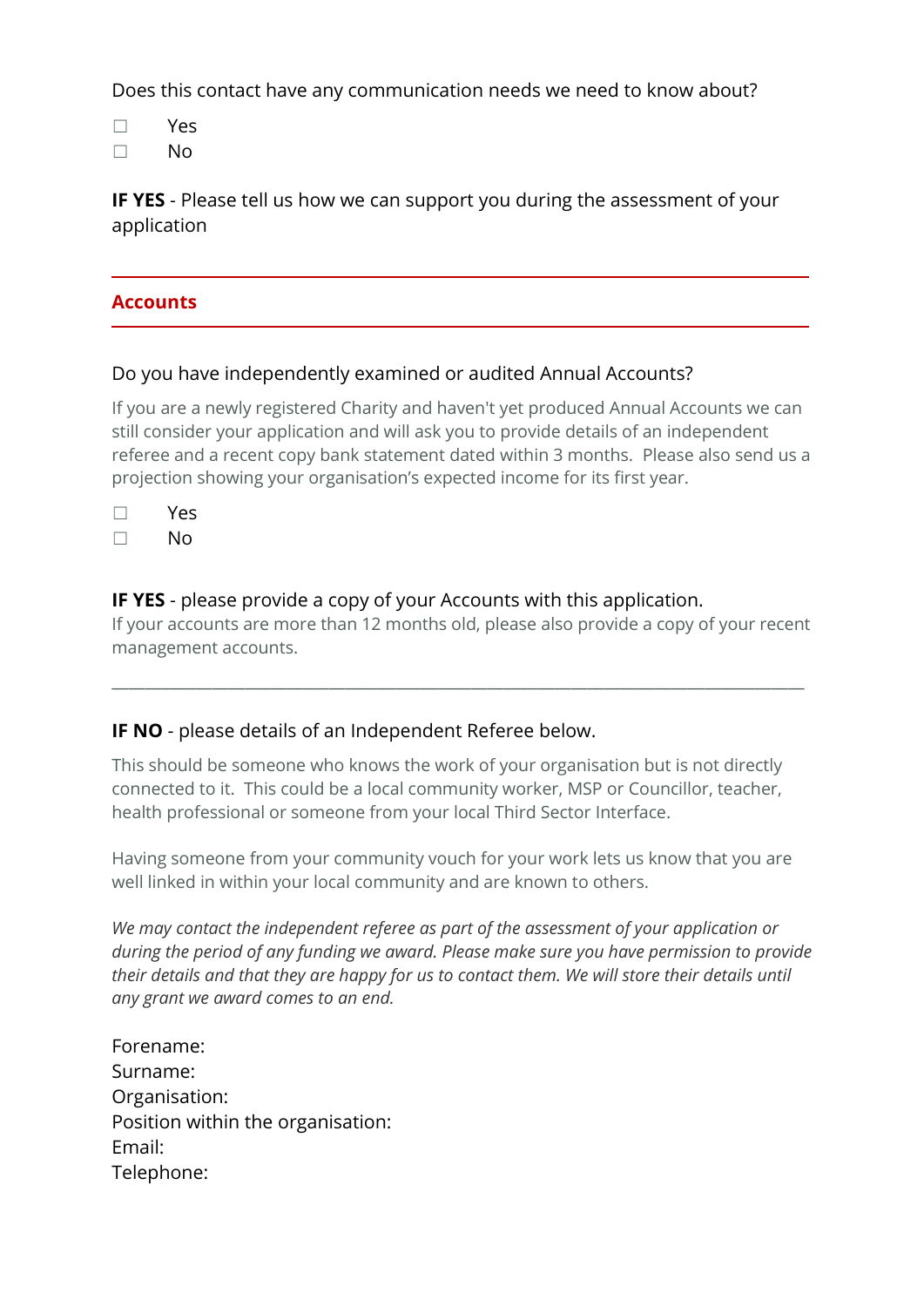Please also provide a recent copy bank statement, dated within 3 months, with this application.

Please also send us any additional documentation in support of your application here. This should include management accounts or, if you are a newly registered charity, a projection showing your organisation's expected income for its first year. This might include feasibility studies, business plans, building designs, or financial projections.

**If the total cost of the work is £250K or more, you must provide a copy of the Feasibility Study and/or Business Plan to support the project.**

# **How did you hear about us?**

If this is your first application to the Robertson Trust, how did you hear about us?

- Funding Event\*
- The Robertson Trust Making an Application Workshop
- The Robertson Trust Website
- Word of Mouth
- Local Authority Funding Officer
- Third Sector Interface\*\*
- Media
- Other
- Don't Know

\* This could be a local authority funding fayre, Robertson Trust event or another funders' event

\*\* Third Sector Interfaces (TSIs) provide a single point of access for support and advice for the third sector within local areas. There is a TSI in each local authority area in Scotland.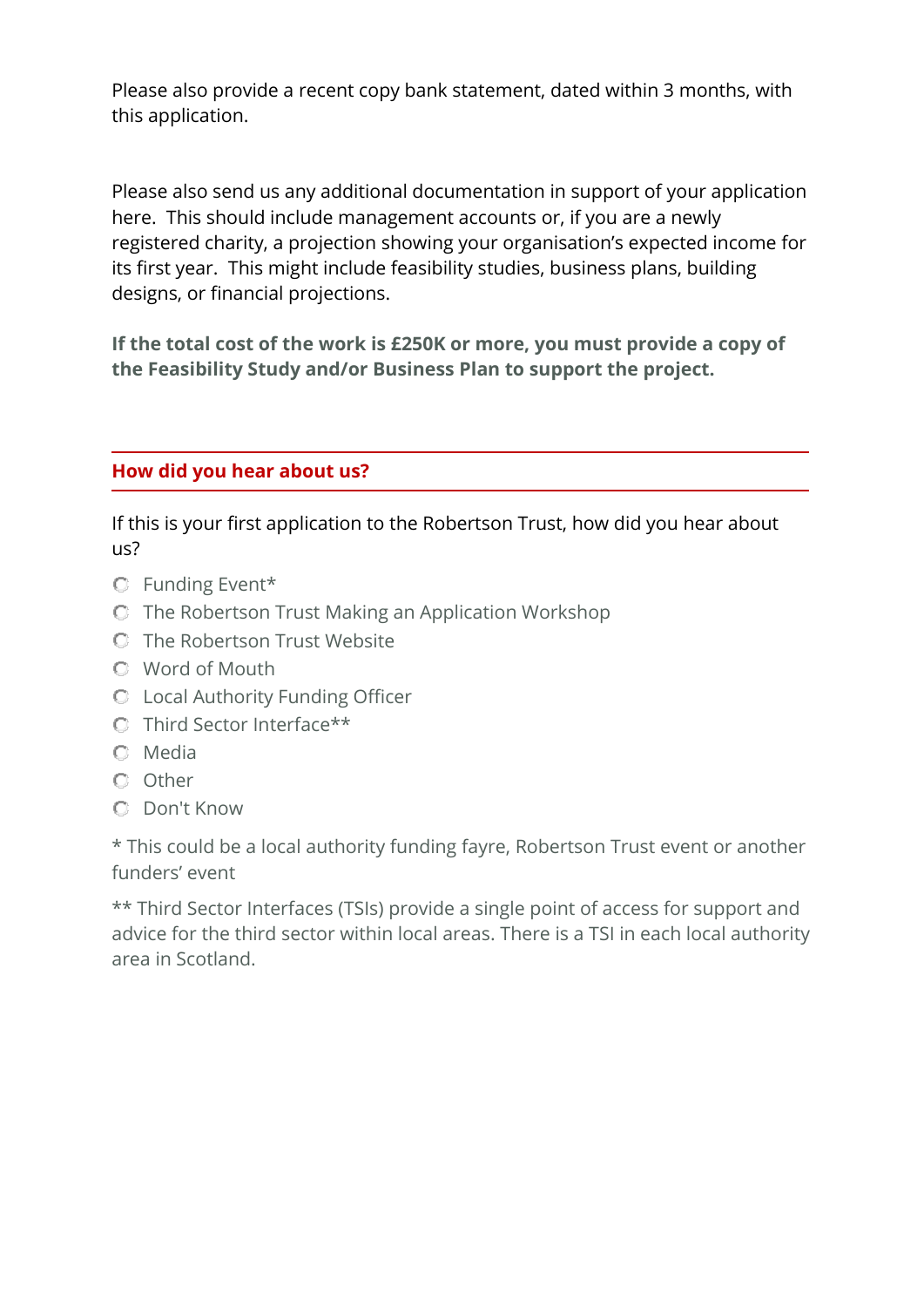# **Grant Terms and Conditions**

By making an application to the Robertson Trust, you acknowledge that you are authorised to apply on behalf of your organisation and agree to the following terms and conditions:

### **Use of data:**

1. Your organisation unconditionally authorises The Robertson Trust to:

a. Retain, store and use the information you give us in your application and future reporting for administration, analysis, research and promotional purposes;

b. Publish details of any financial or non-financial support given to your organisation;

c. Pass any details obtained about your organisation through this application or through subsequent assessment procedures to external agencies, including other grant-making bodies;

d. Use such information as part of any survey undertaken by The Robertson Trust and/or use any such details as part of any press release or publication without the need at any time to obtain the further consent or agreement from your organisation.

# **Use of funds:**

- 2. If awarded funding, the grant will be spent on only the purposes approved by The Robertson Trust, and only by the organisation to which we awarded funding;
- 3. Where the grant is unrestricted, this money can be used towards any of the day to day operational costs of the organisation;
- 4. The grant will not be paid until you have provided your bank details, a copy of a bank statement/letter no older than three months and you have met any other specific conditions of release, as detailed in your Grant Welcome Pack.
- 5. The grant period commences upon release of the first payment. Each grant year runs for a period of 12 months from the date of release.
- 6. Any (annual) instalment of the grant must be used within 12 months of release.
- 7. You will send us a progress report if documented/requested in your Grant Welcome Pack.
- 8. We reserve the right to contact and/or visit you to see the funded work during the life of the grant.
- 9. You will inform us, in advance where possible, of any significant change to the funded work, proposal or your organisation throughout the grant period (even if you have not yet drawn down the grant). A 'significant change' includes:
	- a. a consequential change to your grant's expenditure;
	- b. any changes in postholder or to their role/hours/salary costs;
	- c. any change in your organisation's legal status or constitution;
	- d. any significant operational changes within the organisation that are likely to affect the funded work;